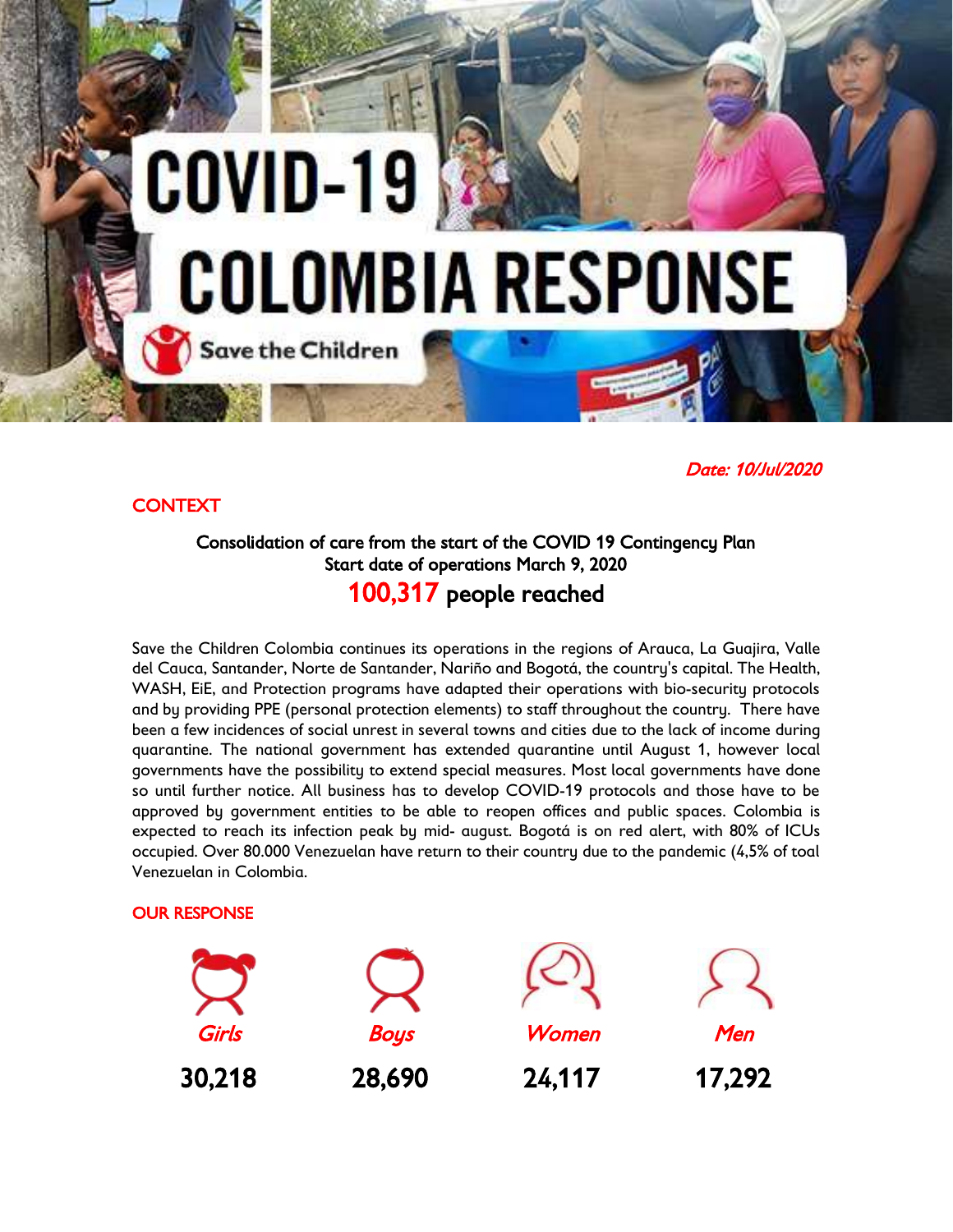*Staff* 

- 
- *The main Office at Bogotá received the local authority permit for office re-opening from July 13.*
- *Weekly monitoring of field offices needs and updates through the COVID-19 Task Force, including staff movements.*
- *The ¨Care for the care givers¨ program keep going on in Jun it gave over 100 hours of one-to-one support.*

*Wash 29.812 beneficiaries received hygiene promotion information and COVID-19 prevention.*

 *16.016 boys and girls have received COVID-19 prevention key messages through printed material and broadcasting.* 

*Health* 

- *3.034 patients attended in our EHU sexual and reproductive health and mental health activities.*
- *Prevention messages were shared with communities we work with to ensure limiting COVID-19 spread.*
- *Mental health and psychosocial support messages were delivered to communities through phone calls, radio messages, printed and digital material.*
- *Permanent monitoring of EHU staff is ensured.*

### *CASH and livelihoods*

- *In Arauca, Bogotá, Guajira and Valle del Cauca, 15.882 families have benefited from multipurpose cash transfers and guidance on effective spending.*
- 
- *In Arauca, Bogotá, Guajira and Valle del Cauca we have provided 8.632 phonebased counseling to promote breastfeeding and/or complementary feeding with pregnant women and lactating women. this strategy includes IYCF counseling and COVID-19 hygiene practices at home.*
- *Education*
- *11.237 girls, boys and parents and / or caregivers have received EiE materials. We continue our Temporary Learning Spaces strategy through phone calls and 'WhatsApp' messages to children families attending TLCs.*
- *In Cali learning material is been delivered to the caregivers of the boys and girls participating in the Return to Learning project.*
- *In Nariño and Arauca, educational kits (numeracy and literacy Boost) were distributed so children could continue their education at home during the quarantine.*
- *Until July 17, Colombian and Venezuelan children and adolescents (based in Colombia) will be able to participate in the #SaveOurEducation comic contest: ¿What is education for them? A global campaign that we are participating.*